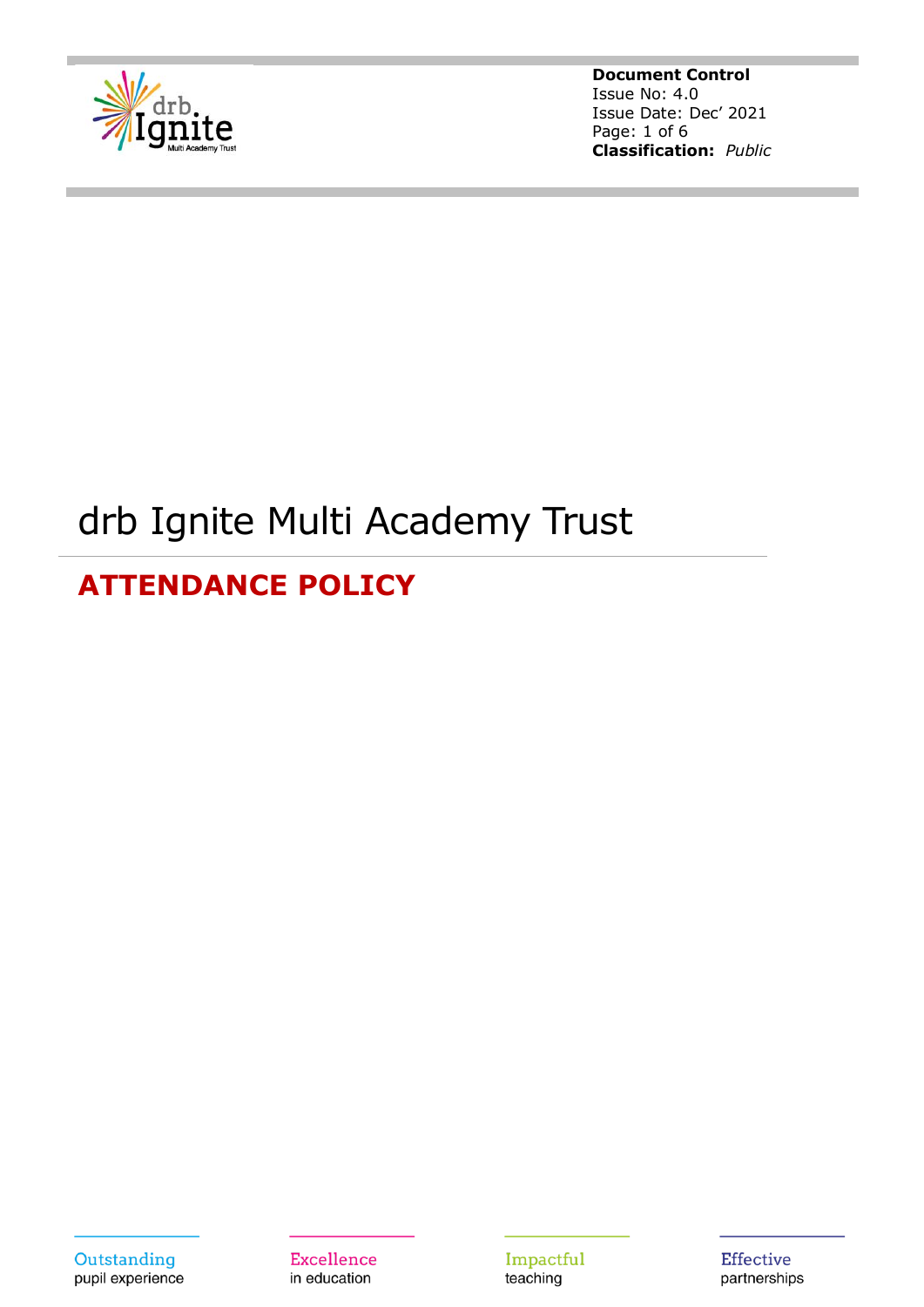

**Document Control** Issue No: 4.0 Issue Date: Dec' 2021 Page: 2 of 6 **Classification:** *Public*

#### **Trust Vision**

 *all pupils achieve the highest standard of educational outcomes regardless of circumstances or background.*

The Trust has been established through a shared belief that lives can be transformed by what goes on in schools. The Trust believes that the process of teaching and learning shapes futures. To this end the Trust's vision is to give every pupil learning experiences that excite them and give them the power to begin to shape their own lives.

#### **Rationale**

The Trust believes in the fundamental right of all pupils to access educational opportunities through a full-time education that is shaped to meet their needs. This means that pupils need to attend school regularly and be punctual enabling them to make the most of their learning experiences. We believe this results in strong educational progress and achievement. The Trust regards attendance and punctuality as a measure of the quality of education offered by our schools. The Government is also clear about the importance of attendance by publishing an annual % target for all primary schools.

#### **Background**

The legal framework governing attendance is set by the *Education Act 1996* and associated regulations. Section 7 of the *Education Act 1996* states that:

> *The parent of every child of compulsory school age shall cause him/her to receive efficient, full time education suitable to his/her age, aptitude and ability and to any special educational needs he/she may have either by regular attendance at school or otherwise.*

Section 444 further states that:

*The parent of a child of compulsory school age registered at school and failing to attend regularly is guilty of an offence punishable by law. An offence is not committed if it can be demonstrated that:*

- *The student was absent with leave (authorised absence)*
- *The student was ill or prevented from attending by unavoidable cause*
- *The absence occurred on a day set aside for religious observance by the religious body to which students/parents belong*
- *The school is not within the prescribed walking distance of the child's home and no suitable transport arrangements have been*

Outstanding pupil experience

Excellence in education

Impactful teaching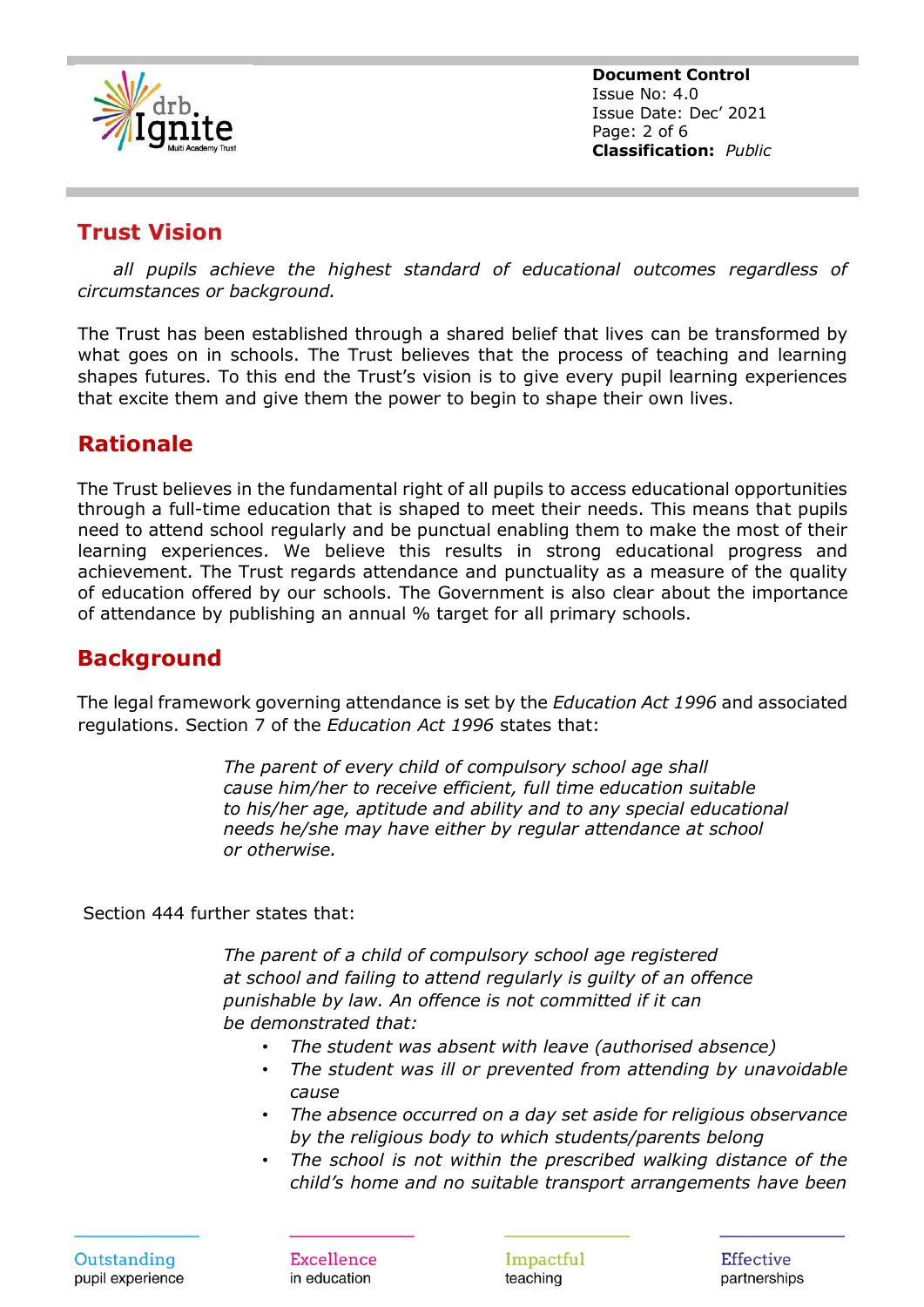

*made. The law relating to 'walking distance' effectively is defined as two miles for students under eight and three miles for all other students measured by nearest available walking route.*

• *A limited defence is available to the parents of travelling children.*

The Act places a legal obligation on the Trust to:

- provide and enforce attendance
- register attendance and notify the Local Authority of a child's absence from school without authorisation of 10 or more days.
- make sure that school registers are kept, one for attendance and one for admissions.

### **Trust Expectations**

The Trust has a clear expectation that pupils will:

- attend school regularly and on each day the school is open
- arrive punctually for the start of the day
- attend all required lessons and engage with the education being provided
- arrive at school appropriately prepared for the day
- discuss with their class teacher (or another appropriate adult) any problems that might deter them from attending school

The Trust expects that parents/carers will:

- ensure regular school attendance and be aware of their legal responsibilities
- ensure that their children arrive at school on time and properly prepared for the school day
- contact the school, on the first day of absence, whenever their child is unable to attend school
- contact the school promptly whenever any problem occurs that keeps their child away from school. Contact can be made by phone, email, verbal or written message

The Trust expects that staff will:

- keep regular and accurate records of attendance for pupils twice daily
- monitor every pupil's attendance and raise concerns promptly

Outstanding pupil experience

Excellence in education

Impactful teaching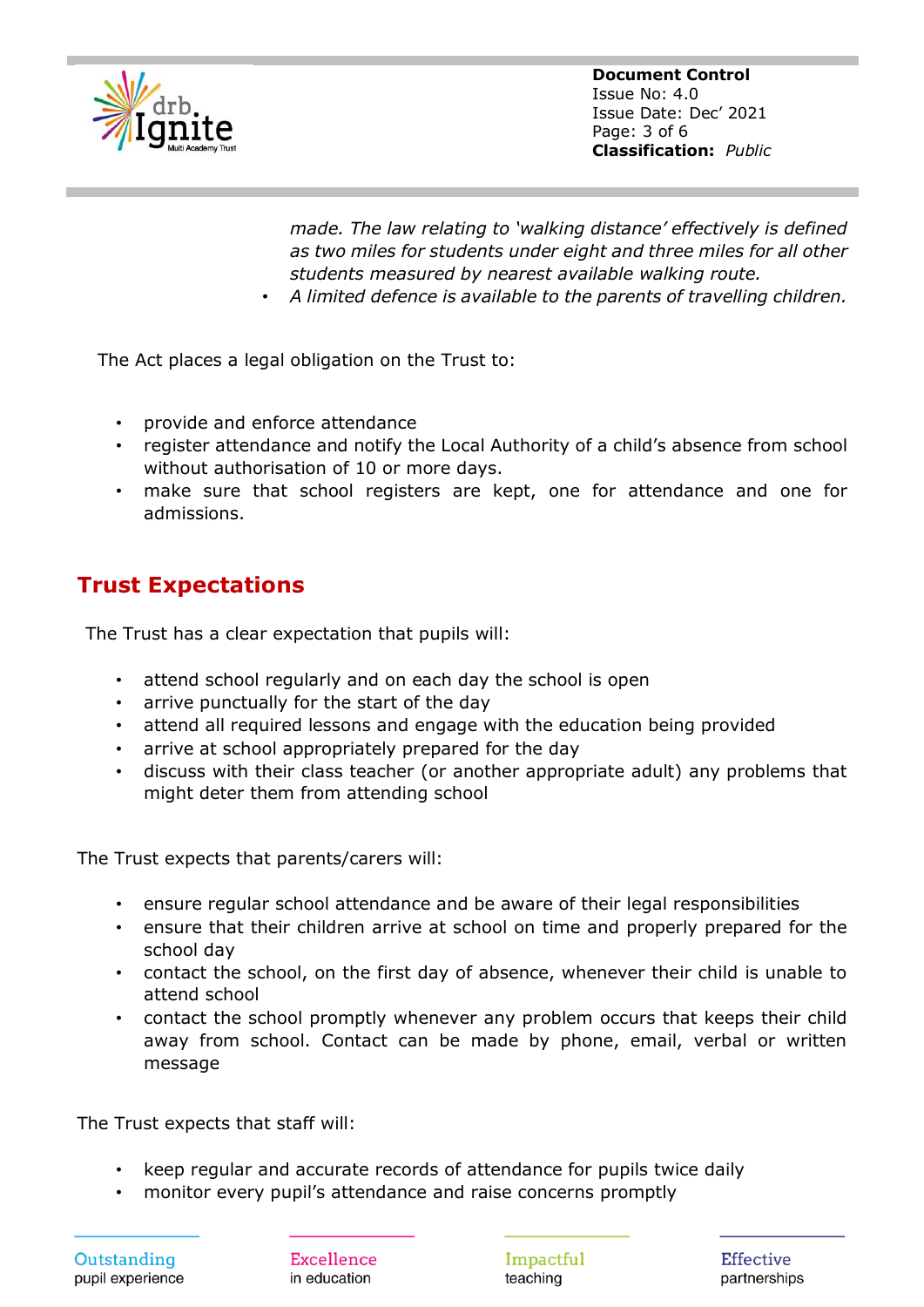

- use school systems to contact parents as soon as possible on the first day of absence where no message has been received explaining the absence
- follow up all unexplained absences
- emphasise the importance of good attendance and take positive steps to encourage it
- provide a welcoming atmosphere and safe learning environment for all pupils
- provide a sympathetic response to any pupil's concerns about attendance
- refer irregular or concerning patterns of attendance promptly to the member of staff with responsibility for school attendance.

#### **Working in partnership with parents and carers**

The Trust is committed to working in close partnership with parents and carers to support and encourage habits of good attendance. Parents, carers and school staff are supported to collaborate together to find solutions and overcome any barriers to school attendance. Parents and carers who may be concerned about their child's willingness to attend school should speak to their class teacher and/or headteachers as soon as possible.

#### **Illness and medical appointments**

The Trust expects that parents/carers will:

- make every effort to arrange medical appointments outside school hours. If it is necessary for a pupil to be out of school for this reason, the pupil should be returned to school directly after the appointment.
- inform the school office the morning of the first day of a pupil's absence through illness and then each morning for the duration of the absence.
- provide a form of evidence, as required, to support a pupil's absence.

#### **Absence through exceptional circumstances**

The Trust recognises that sudden, serious circumstances do occur, albeit rarely, when it is impossible for a family to bring a child to school. It is essential that school is informed by the parent of the circumstances so that it is aware of when to expect the pupil's return and the appropriate code can be recorded in the attendance register.

#### **Holidays during term time**

The Trust does not authorise holidays during term time unless the circumstances are exceptional and have been agreed in discussion with the school headteacher.

Excellence in education

Impactful teaching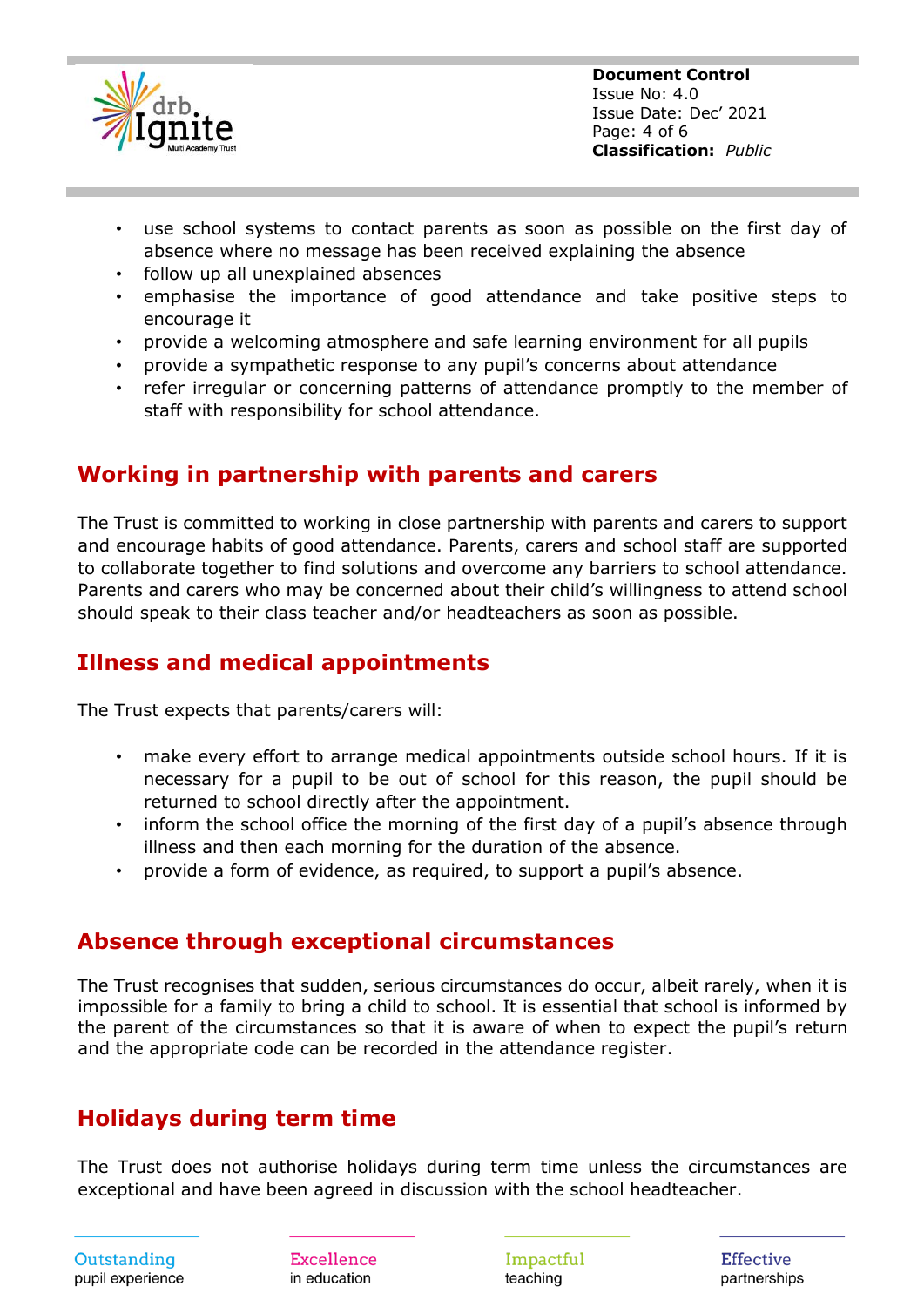

**Document Control** Issue No: 4.0 Issue Date: Dec' 2021 Page: 5 of 6 **Classification:** *Public*

#### **Legal powers to enforce school attendance**

The Trust and its schools will use the various available powers if a pupil misses school without a good reason. These may include:

- Parenting Orders
- Education Supervision Orders
- School Attendance Orders
- Fines (known as a *penalty orders*)

#### **Celebrating good attendance**

The Trust recognises the importance of celebrating pupils' success and considers attendance to be part of this. However, for the youngest pupils it is recognised that attendance is heavily dependent on parental decision making.

| <b>Monitoring and review</b>      | <b>Trust Board</b>                 |
|-----------------------------------|------------------------------------|
| <b>Links</b>                      | Safeguarding policy and procedures |
| <b>Staff responsible</b>          | <b>Headteachers</b>                |
|                                   | <b>DSLs</b>                        |
|                                   | <b>School Attendance Officers</b>  |
| <b>Committee responsible</b>      | Achievement, Support and Scrutiny  |
| <b>Reviewed</b>                   | December 2021                      |
| <b>Next review</b>                | December 2023                      |
| <b>Sign off by Chair of Trust</b> | Date: December 2021                |

\*Please note that should there be any changes/further national guidance issued relevant to this policy, it will be updated accordingly prior to the review date shown above and referred to the next Trust Board meeting.

#### **Change Management**

| $No.$ : | Issue   Change<br>date: | Change description:               |
|---------|-------------------------|-----------------------------------|
| 1.0     | Dec'16                  | Initial release                   |
| 2.0     | Nov'18                  | Rebranded, updated and signed off |
| 3.0     | Nov'19                  | Review                            |
| 4.0     | Dec'21                  | Review                            |

Outstanding pupil experience

**Excellence** in education

Impactful teaching